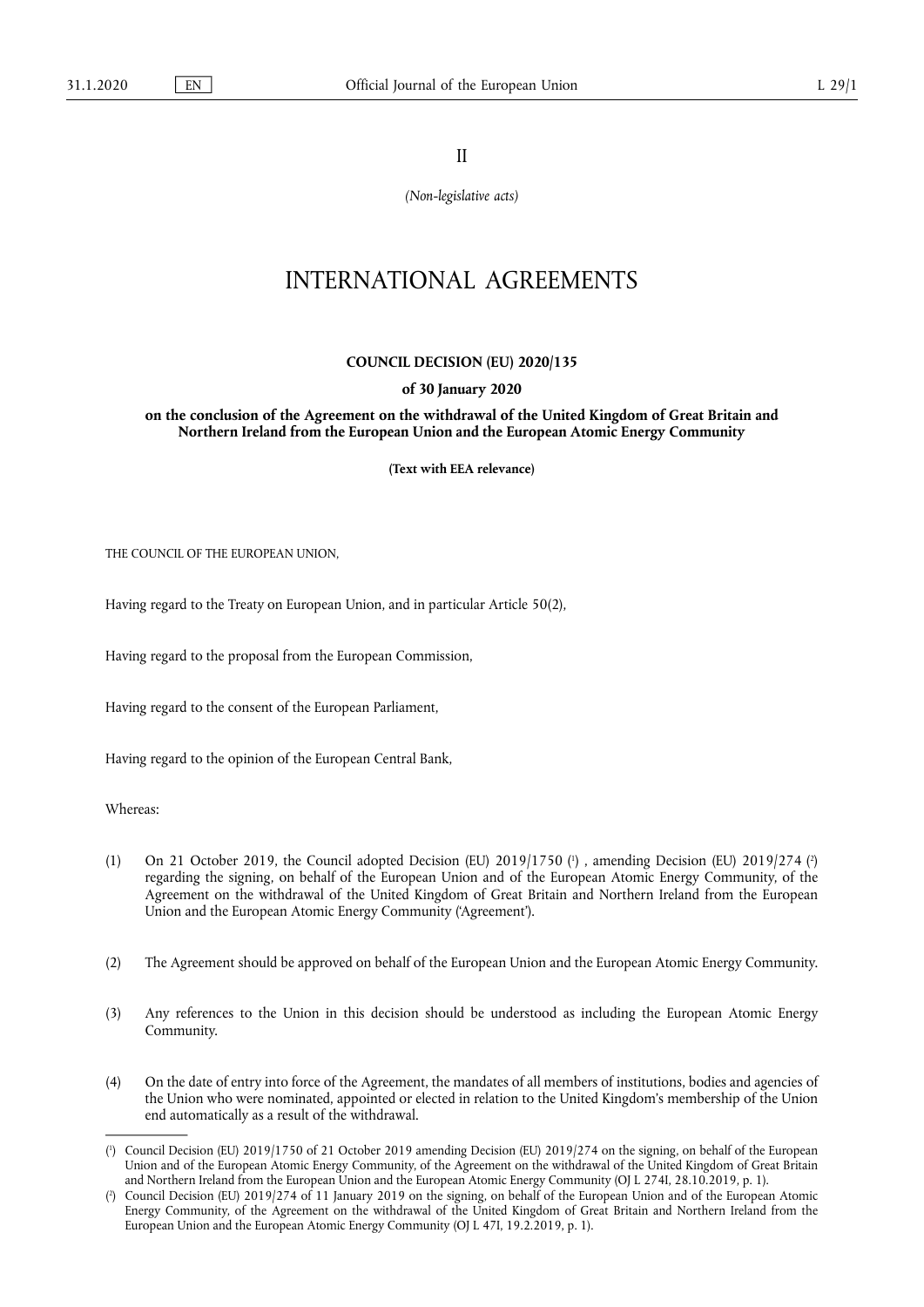- (5) It is appropriate to define the modalities of the Union's representation in the Joint Committee and the specialised committees established by the Agreement. The Commission, as provided for in Article 17(1) TEU, is to represent the Union and to express the Union's positions as established by the Council in accordance with the Treaties. The Council is to exercise its policy-making and coordinating functions as provided for in Article 16(1) TEU by establishing the positions to be taken on the Union's behalf in the Joint committee and the specialised committees. Furthermore, where the Joint Committee is called upon to adopt acts having legal effects, the positions to be taken on the Union's behalf in the Joint Committee are to be established in accordance with the procedure set out in Article 218(9) of the Treaty on the Functioning of the European Union. Six months before Article 5 of the Protocol on Ireland/Northern Ireland of the Withdrawal Agreement becomes applicable, the modalities for the participation of Member States in the meetings of the Joint Committee and the specialised committees will be reviewed, taking into account the new situation thus created.
- (6) It is recalled that several declarations were included in the minutes of the European Council of 25 November 2018. According to the Declaration regarding the Withdrawal Agreement and the Political Declaration, where the Union position to be taken in the Joint Committee relates to the extension of the transition period, the Council will act in accordance with European Council guidelines, and any decision on the extension of the transition period will take into account the fulfilment of obligations by the United Kingdom under the Agreement, including its Protocols. Two other declarations of the European Council and of the Commission were included in the above minutes of the European Council: an interpretative declaration on Article 184 of the Withdrawal Agreement and a declaration on the territorial scope of the future agreements.
- (7) Where the Union is to take a position in the Joint Committee, the Council and the Commission are to respect the Declarations included in the minutes of the European Council of 25 November 2018.
- (8) The European Parliament is to be immediately and fully informed, as provided for in Article 218(10) TFEU, on the basis of practical modalities of cooperation allowing it to exercise fully its prerogatives in accordance with the Treaties.
- (9) Whenever the Union is required to act in order to comply with the provisions of the Agreement, such action is to be taken in accordance with the provisions of the Treaties, while respecting the limits of the powers conferred upon each institution. It is therefore for the Commission to provide the United Kingdom with the information or notifications required in the Agreement, except where the Agreement refers to other specific institutions, bodies, offices and agencies of the Union, to consult the United Kingdom on specific matters, and to invite United Kingdom representatives to attend international consultation or negotiation meetings as part of the Union delegation. It is also for the Commission to represent the Union before the arbitration panel where a dispute has been submitted to arbitration in accordance with Article 170 of the Agreement. In compliance with the duty of sincere cooperation referred to in Article 4(3) TEU, the Commission is to consult the Council beforehand, for example by submitting to it the main lines of the intended Union submissions to the panel and taking into account comments made by the Council. It is for the same reason that it should be for the Commission to agree with the United Kingdom on administrative arrangements such as those referred to in Article 134 of the Agreement.
- (10) In its statement for the minutes of the Council meeting of 29 January 2018, the Commission indicated that it will issue, after consulting the Council, a guidance document on a consistent application of Article 128(5) of the Agreement.
- (11) Pursuant to Article 129(4) of the Agreement, during the transition period, the United Kingdom may negotiate, sign and ratify international agreements entered into in its own capacity in the areas of exclusive competence of the Union provided those agreements do not enter into force or apply during the transition period, unless so authorised by the Union. It is necessary to set out the conditions and procedure for granting such authorisations. Given the political significance of decisions granting such authorisations, it is appropriate to confer on the Council the power to adopt such authorisations by means of implementing acts, acting on a proposal from the Commission.
- (12) The Agreement addresses, in separate protocols, the very specific situations of Ireland/Northern Ireland, of the Sovereign Base Areas of the United Kingdom in Cyprus and of Gibraltar. Given the possible need for Ireland, the Republic of Cyprus and the Kingdom of Spain, respectively, to enter into such bilateral agreements with the United Kingdom as may be necessary for the proper functioning of the arrangements provided for in those specific protocols, it is necessary to set out the conditions and procedure for authorising the respective Member State to negotiate and conclude such bilateral agreements where these concern areas of exclusive Union competence. Given the political significance of decisions granting such authorisations, it is appropriate to confer on the Council the power to adopt such authorisations by means of implementing acts, acting on a proposal from the Commission.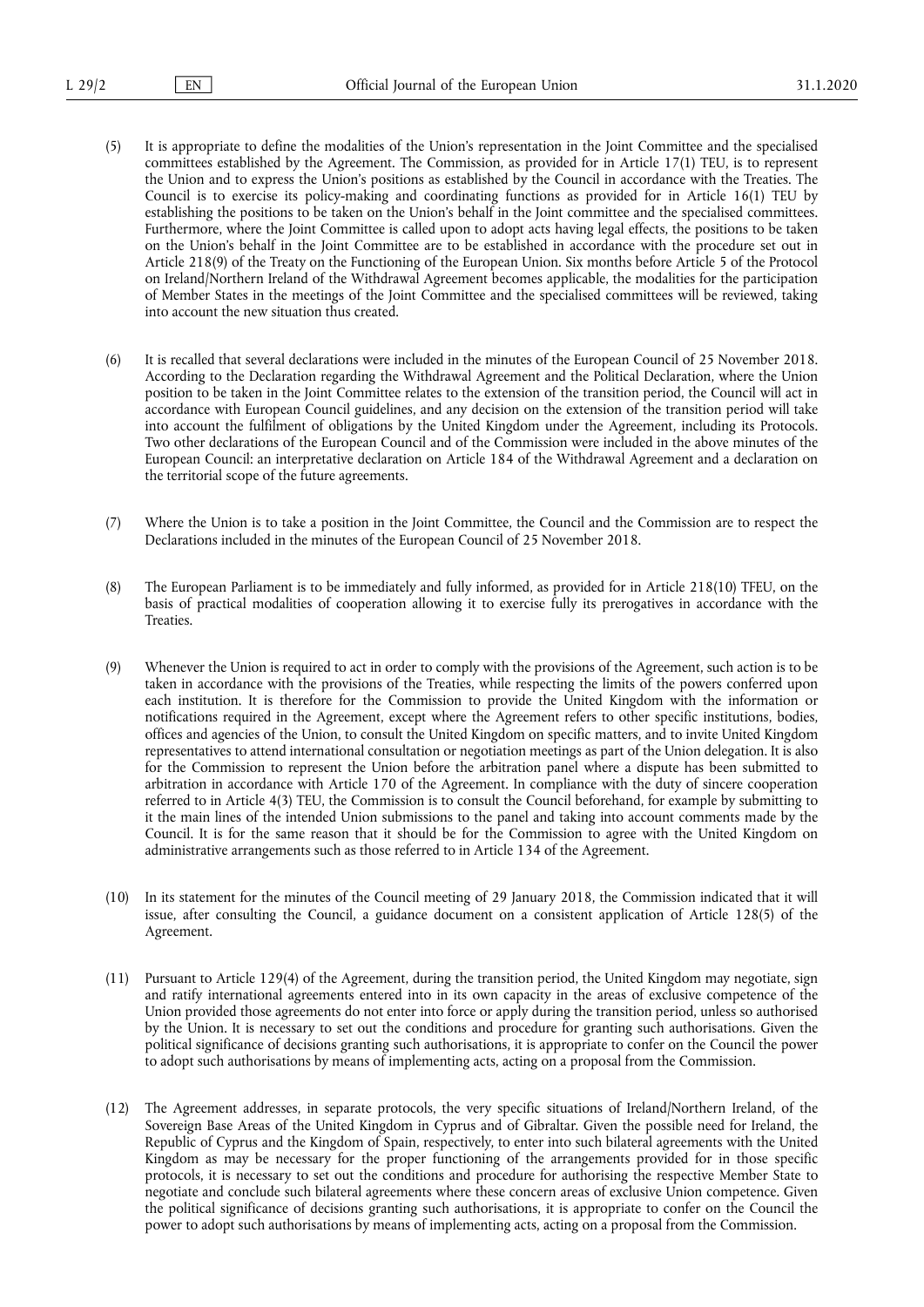- (13) According to Article 18(1) and (4) of the Agreement, the host Member States are to issue to United Kingdom nationals, their respective family members and other persons who fall within the scope of Title II of Part Two of the Agreement a document evidencing their residence status in accordance with the Agreement. According to Article 26 of the Agreement, the Member State of work is to issue to United Kingdom nationals who have rights as frontier workers under the Agreement a document certifying their status of frontier worker under the Agreement. In order to ensure uniform conditions within the Union for the implementation of those provisions, with the aims of facilitating the recognition of such documents, in particular by border control authorities, and of preventing falsification and counterfeiting through high-level security features, implementing powers should be conferred on the Commission to establish the validity period, format of such documents and technical specifications for such documents, as well as the common statement that documents issued under Articles 18 and 26 of the Agreement are required to have, namely that they were issued in accordance with the Agreement. Those powers should be exercised in accordance with Regulation (EU) No 182/2011 of the European Parliament and of the Council ( 3 ). For this purpose, the Commission should be assisted by the Committee established by Article 6 of Council Regulation (EC) No 1683/95 ( 4 ). If necessary, such implementing acts may include appropriate measures to prevent the counterfeiting and falsification of such documents. In such case, they should be made available only to the bodies designated by the Member States as responsible for the printing and to persons duly authorised by a Member State or the Commission. Such implementing acts should be without prejudice to any special arrangements that Ireland may, by virtue of the Agreement, make with the United Kingdom relating to the movement of persons in the Common Travel Area.
- (14) In accordance with Article 106a of the Treaty establishing the European Atomic Energy Community, Article 50 TEU applies to the European Atomic Energy Community.
- (15) As provided for in Article 50(4) TEU, the United Kingdom has not taken part in the discussions of the Council concerning this decision nor in its adoption,

HAS ADOPTED THIS DECISION:

## *Article 1*

The Agreement on the withdrawal of the United Kingdom of Great Britain and Northern Ireland from the European Union and the European Atomic Energy Community is hereby approved on behalf of the Union and of the European Atomic Energy Community.

The text of the Agreement is attached to this Decision.

Any references to the Union in this decision shall be understood as including the European Atomic Energy Community.

## *Article 2*

1. The Commission shall represent the Union within the Joint Committee and the specialised committees provided for in Articles 164 and 165 of the Agreement, as well as in any further specialised committee as may be established in accordance with point (b) of Article 164(5) of the Agreement.

One or more Member States may request that the Commission representative be accompanied, as part of the Union delegation, by a representative of that or those Member States in a meeting of the Joint Committee or of a specialised committee in case particular matters to be addressed at that meeting are of a specific interest to that or those Member States. In particular, Ireland, the Republic of Cyprus and the Kingdom of Spain, respectively, may request that the Commission representative be accompanied by:

- (a) a representative of Ireland, in the meetings of the Committee on issues related to the implementation of the Protocol on Ireland/Northern Ireland where those issues are specific to Ireland/Northern Ireland;
- (b) a representative of the Republic of Cyprus, in the meetings of the Committee on issues related to the implementation of the Protocol relating to the Sovereign Base Areas in Cyprus;
- (c) a representative of the Kingdom of Spain, in the meetings of the Committee on issues related to the implementation of the Protocol on Gibraltar.

<sup>(</sup> 3 ) Regulation (EU) No 182/2011 of the European Parliament and of the Council of 16 February 2011 laying down the rules and general principles concerning mechanisms for control by Member States of the Commission's exercise of implementing powers (OJ L 55, 28.2.2011, p. 13).

<sup>(</sup> 4 ) Council Regulation (EC) No 1683/95 of 29 May 1995 laying down a uniform format for visas (OJ L 164, 14.7.1995, p. 1).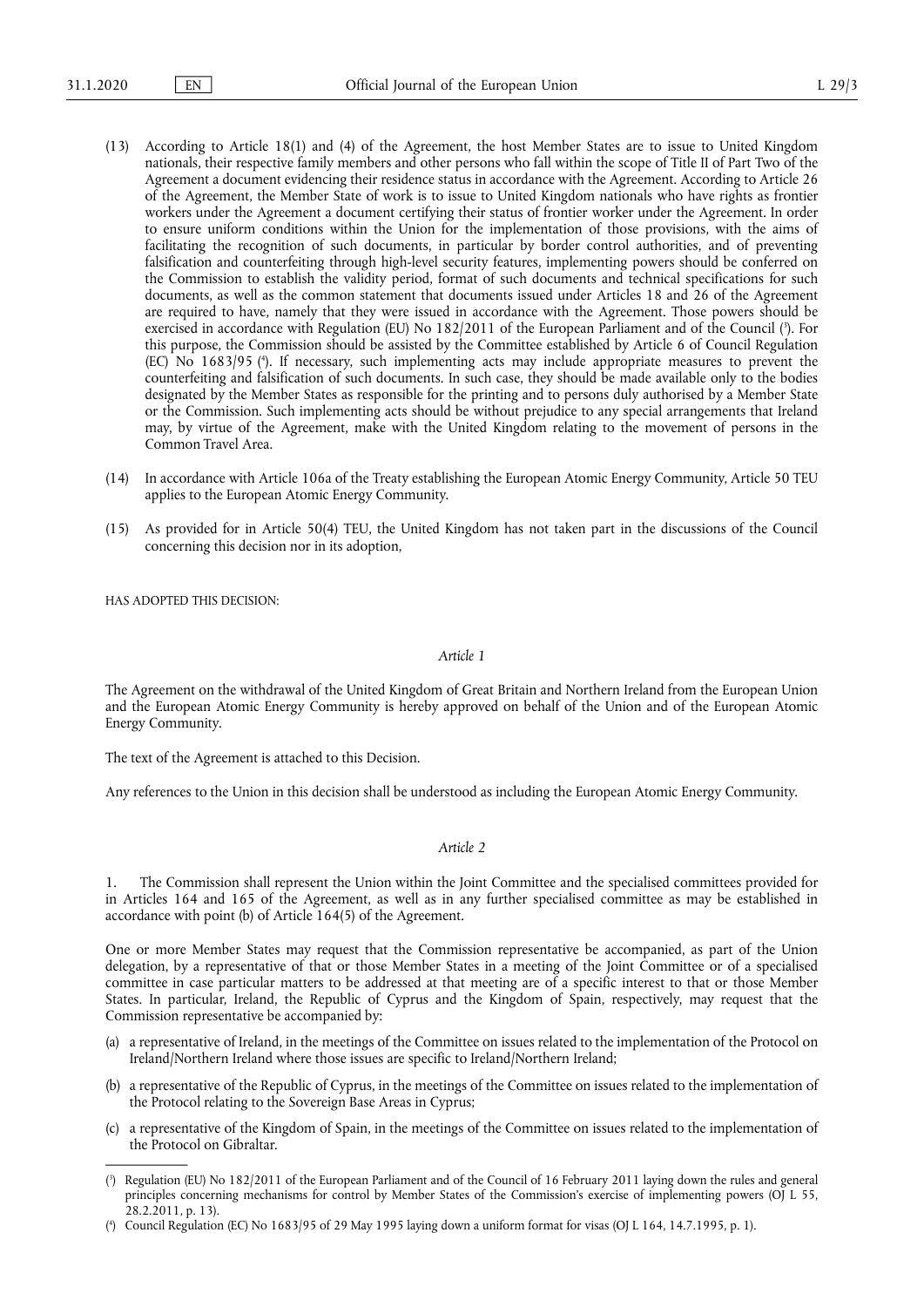2. In order for the Council to be in a position to exercise fully its policy-making, coordinating and decision-making functions in accordance with the Treaties, in particular by establishing the positions to be taken on behalf of the Union in the Joint Committee and the specialised committees, the Commission shall ensure that the Council receives all the information and documents related to any meeting of the Joint Committee, to any meeting of a specialised committee or to any acts to be adopted by written procedure sufficiently in advance of that meeting or the usage of that written procedure.

The Council shall also be informed in a timely manner about the discussions and the outcome of the meetings of the Joint Committee, the meetings of the specialised committees and the written procedure, and shall receive draft minutes and all documents relating to such meetings or procedure.

3. The European Parliament shall be put in a position to exercise fully its institutional prerogatives throughout the process in accordance with the Treaties.

4. During the first five years after the entry into force of the Agreement, the Commission shall report annually to the European Parliament and to the Council on the implementation and application of the Agreement, in particular of Part Two thereof.

## *Article 3*

1. The Council may authorise the United Kingdom to express its consent, in its own capacity, to be bound by an international agreement intended to enter into force or be applied during the transition period, in an area of exclusive competence of the Union. Such authorisation may only be granted if:

- (a) the United Kingdom has demonstrated a specific interest in the international agreement in question already entering into force or applying during the transition period;
- (b) the international agreement in question is compatible with Union law applicable to and in the United Kingdom in accordance with Article 127 of the Agreement and is compatible with the obligations referred to in Article 129(1) of the Agreement; and
- (c) the entry into force or application of the international agreement in question during the transition period would neither put at risk the attainment of an objective of the Union's external action in the area concerned nor be otherwise prejudicial to the Union's interests.

2. An authorisation granted pursuant to paragraph 1 may be conditional upon the inclusion in or removal from the agreement in question of any provision or may be conditional upon the suspension of the application of any provision of that agreement, where necessary to ensure consistency with the conditions set out in paragraph 1.

3. The United Kingdom shall notify the Commission of its intention to express its consent, in its own capacity, to be bound by an international agreement intended to enter into force or be applied during the transition period, in an area of exclusive competence of the Union. The Commission shall promptly inform the Council of any notification by the United Kingdom of the United Kingdom's intention to express its consent, in its own capacity, to be bound by the international agreement in question.

4. The Council shall adopt the decisions referred to in paragraph 1 by means of implementing acts, on a proposal from the Commission. The Commission's proposal shall include an assessment as to whether the conditions referred to in paragraph 1 are fulfilled. If information provided by the United Kingdom is not sufficient for the assessment, the Commission may request additional information.

5. The Council shall inform the European Parliament of any decision taken pursuant to paragraph 1.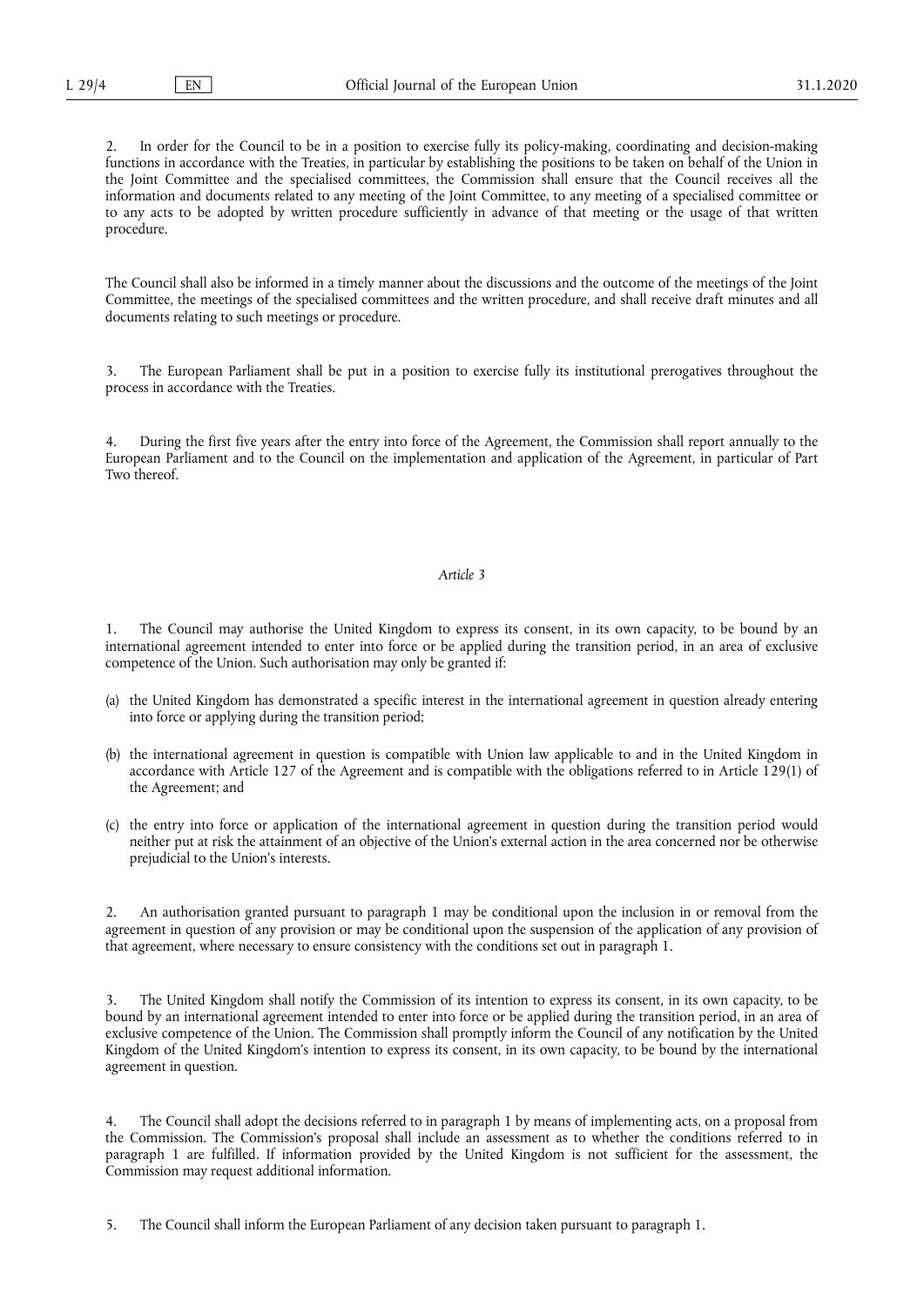#### *Article 4*

1. On a duly justified request from Ireland, the Republic of Cyprus or the Kingdom of Spain, respectively, the Council may authorise those Member States to negotiate bilateral agreements with the United Kingdom in areas of exclusive competence of the Union. Such authorisation may only be granted if:

- (a) the Member State concerned has provided information showing that the agreement in question is necessary for the proper functioning of the arrangements set out, respectively, in the Protocol on Ireland/Northern Ireland, the Protocol relating to the Sovereign Base Areas of the United Kingdom of Great Britain and Northern Ireland in Cyprus and the Protocol on Gibraltar, and that the agreement in question complies with the principles and objectives of the Agreement;
- (b) on the basis of the information provided by the Member State, it appears that the envisaged agreement is compatible with Union law; and
- (c) the envisaged agreement would neither put at risk the attainment of an objective of the Union's external action in the area concerned nor be otherwise prejudicial to the Union's interests.

2. An authorisation granted pursuant to paragraph 1 may be conditional upon the inclusion in or removal from the agreement in question of any provision or may be conditional upon the suspension of the application of any provision of that agreement, where necessary to ensure the consistency with the conditions set out in paragraph 1.

3. The Member State concerned shall notify the Commission of its intention to enter into negotiations with the United Kingdom. The Commission shall promptly inform the Council thereof. The Member State concerned shall provide the Commission with all the information necessary to assess whether the conditions set out in paragraph 1 are fulfilled.

4. The Commission shall be invited by the Member State concerned to closely follow the negotiations.

5. Before signing the bilateral agreement, the Member State concerned shall notify the Commission of the outcome of negotiations and shall transmit the text of the prospective agreement to the Commission which shall promptly inform the Council. The Member State concerned may only express its consent to be bound by the bilateral agreement in question if the Council has authorised it to do so.

6. The Council shall adopt the decisions referred to in paragraphs 1 and 5 by means of implementing acts, on a proposal from the Commission.

The Commission's proposal shall include an assessment as to whether the conditions set out in paragraph 1 and referred to in paragraph 2 are fulfilled. If information provided by the Member State concerned is not sufficient for the assessment, the Commission may request additional information.

7. When the Council grants an authorisation pursuant to paragraphs 1 and 5, the Member State concerned shall notify the Commission of the entry into force of the bilateral agreement concerned, as well as any subsequent changes concerning the status of that agreement.

8. The Council shall inform the European Parliament of any decisions taken pursuant to paragraph 1 and 5.

# *Article 5*

The Commission shall lay down, by means of implementing acts, the period of validity, format and security features of the documents that Member States are to issue pursuant to Article 18(1) and (4) and Article 26 of the Agreement and the common statement to be contained in such documents. Those implementing acts shall be adopted in accordance with the examination procedure referred to in Article 6 of this Decision.

# *Article 6*

1. The Commission shall be assisted by the Committee established by Article 6 of Regulation (EC) No 1683/95 for the adoption of implementing acts referred to in Article 5 of this Decision.

That committee shall be a committee within the meaning of Regulation (EU) No 182/2011.

2. Where reference is made to this paragraph, Article 5 of Regulation (EU) No 182/2011 shall apply.